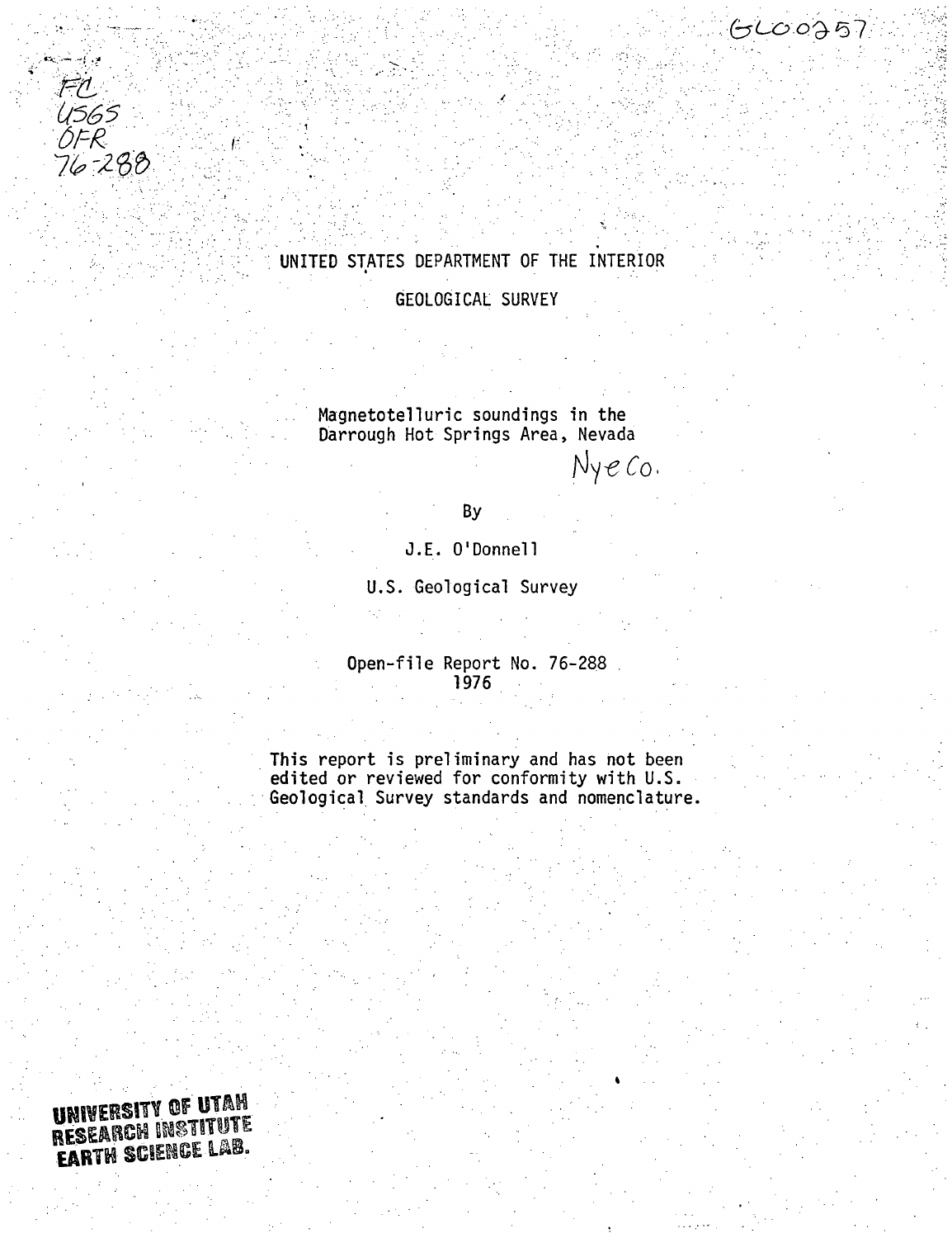Magnetotelluric Soundings in the Darrough . Hot Springs Area, Nevada

By J.E. O'Donnell

 $\mathbf{H} \cdot \mathbf{A}$ 

Two magnetotelluric soundings (MTS) were made in the Darrough Hot Springs area, one at the hot springs (38<sup>0</sup> 49' 29" latitude, 117<sup>0</sup> 10' 55" longitude) and the other four miles east (38° 49' 20" latitude, 117° 06'30" longitude) of the hot springs. The Cagniard resistivities are tabulated in table one along with the audio-magnetotelluric data for the hot springs and the one-dimensional model apparent resistivities derived from the data. The MTS data (.01-.3 Hz) is strongly anisotropic with the northsouth  $(P x)$  resistivities being approximately a factor. of ten greater than the east-west  $(P, y)$  resistivities for the lower frequencies. Further more the data was found to be too three-dimensional for two-dimensional tensor analysis. An average apparent resistivity was made (table 1) for the Darrough Hot Springs site and then used for Inversion data to produce the model given in table 2.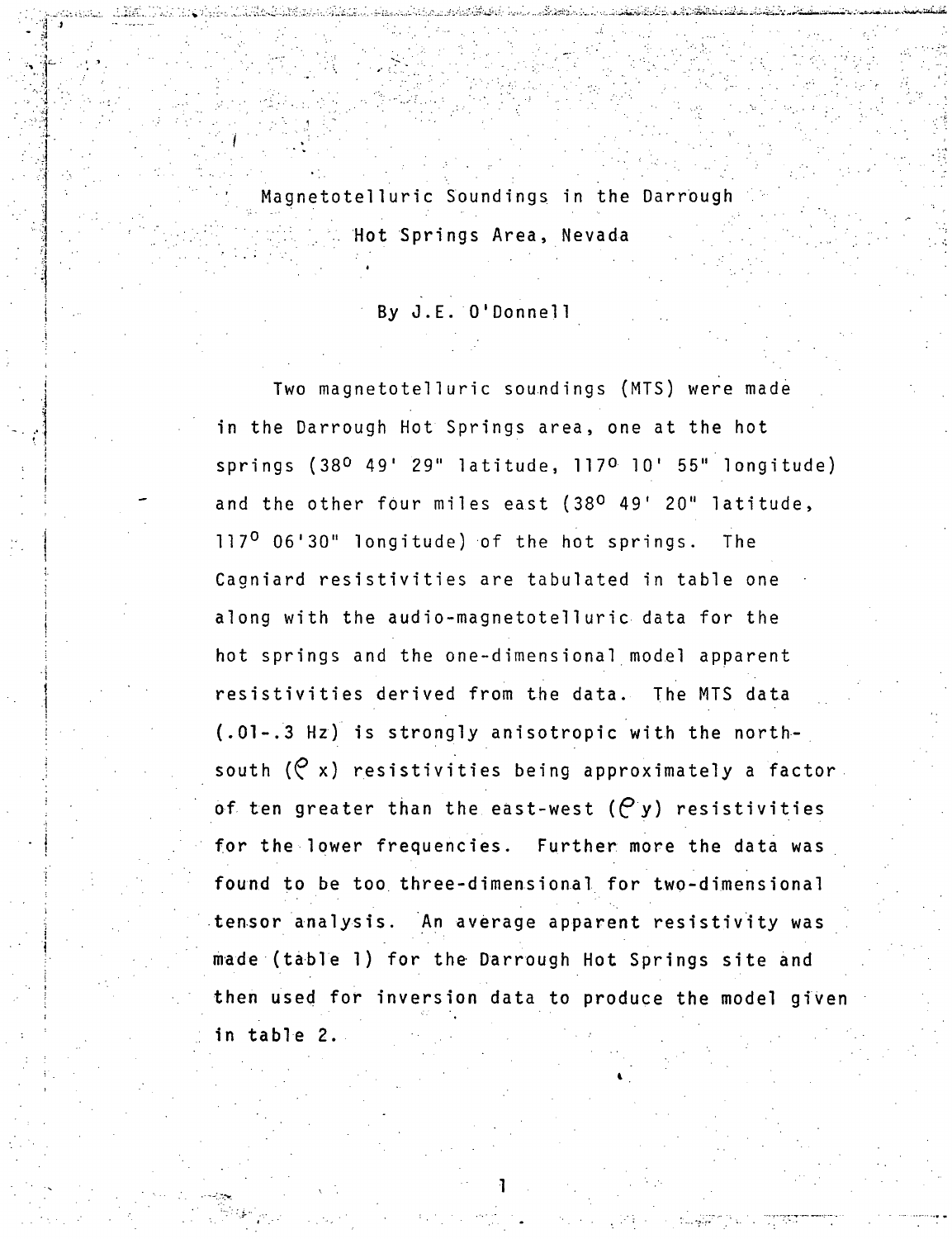|           |                                      |                                      |                                  | SITE: DARROUGH HOT SPRINGS               | <b>COMPUTED</b><br>MODEL_DATA<br>FROM P |  |  |                                                | FOUR MILES EAST OF<br>DARROUGH HOT SPRINGS |   |
|-----------|--------------------------------------|--------------------------------------|----------------------------------|------------------------------------------|-----------------------------------------|--|--|------------------------------------------------|--------------------------------------------|---|
|           | $\mathbf f$                          | $e_{\rm x}$                          | $\mu$                            |                                          | $P_A$                                   |  |  | $\ell_{\rm x}$                                 | Pv                                         |   |
|           | 0.01<br>0.04<br>0.08<br>0.12<br>0.16 | 12<br>80<br>$\overline{4}$<br>3<br>3 | 3.0<br>10.0<br>0.6<br>0.4<br>0.8 | 4.0<br>10.0<br>1.5<br>$\cdot$ 1.1<br>1.5 | 5.0<br>6.4<br>4.6<br>3.5<br>2.8         |  |  | 20.0<br>70.0<br>7.0<br>2.0<br>1.2 <sup>°</sup> | 0.6<br>4.0<br>0.7<br>0.7<br>0.9            |   |
|           | 0.20<br>0.24                         | 3<br>6                               | $\cdot 1.0$<br>1.0               | $\sim 1.7\%$<br>2.4                      | 2,4<br>2.2                              |  |  | $1.5 -$<br>1.5                                 | 0.9 <sub>1</sub><br>0.8                    |   |
|           | 0.28<br>7.5<br>10.0                  | 10 <sub>1</sub><br>5.7<br>6,3        | 3.0<br>5.0<br>2.6                | 5.5<br>5.3<br>4.0                        | 2.0<br>2.9<br>3.2                       |  |  | 1.0                                            | $2.0^{\circ}$                              |   |
| $\vec{v}$ | 14.0<br>27.0                         | 5.3<br>5.9                           | 3.0<br>3.9                       | 4.0<br>4.8                               | 3.7<br>4.9                              |  |  |                                                |                                            | S |
|           | 76.0<br>285.0<br>6700.0              | 6.6<br>9,2                           | 6.3<br>10.6<br>786.0 108.0       | 6.4<br>9.9<br>$\mathcal{F}$<br>290.0     | 8.5<br>21.5<br>330.0                    |  |  |                                                |                                            |   |
|           | 10200.0                              |                                      | 826.0 309.0                      | 500.0                                    | 475.0                                   |  |  |                                                |                                            |   |

TABLE 1 CAGNIARD RESISTIVITIES AND FREQUENCIES FOR TWO SITES AND MODEL RESISTIVITIES COMPUTED FOR DARROUGH HOT SPRINGS.